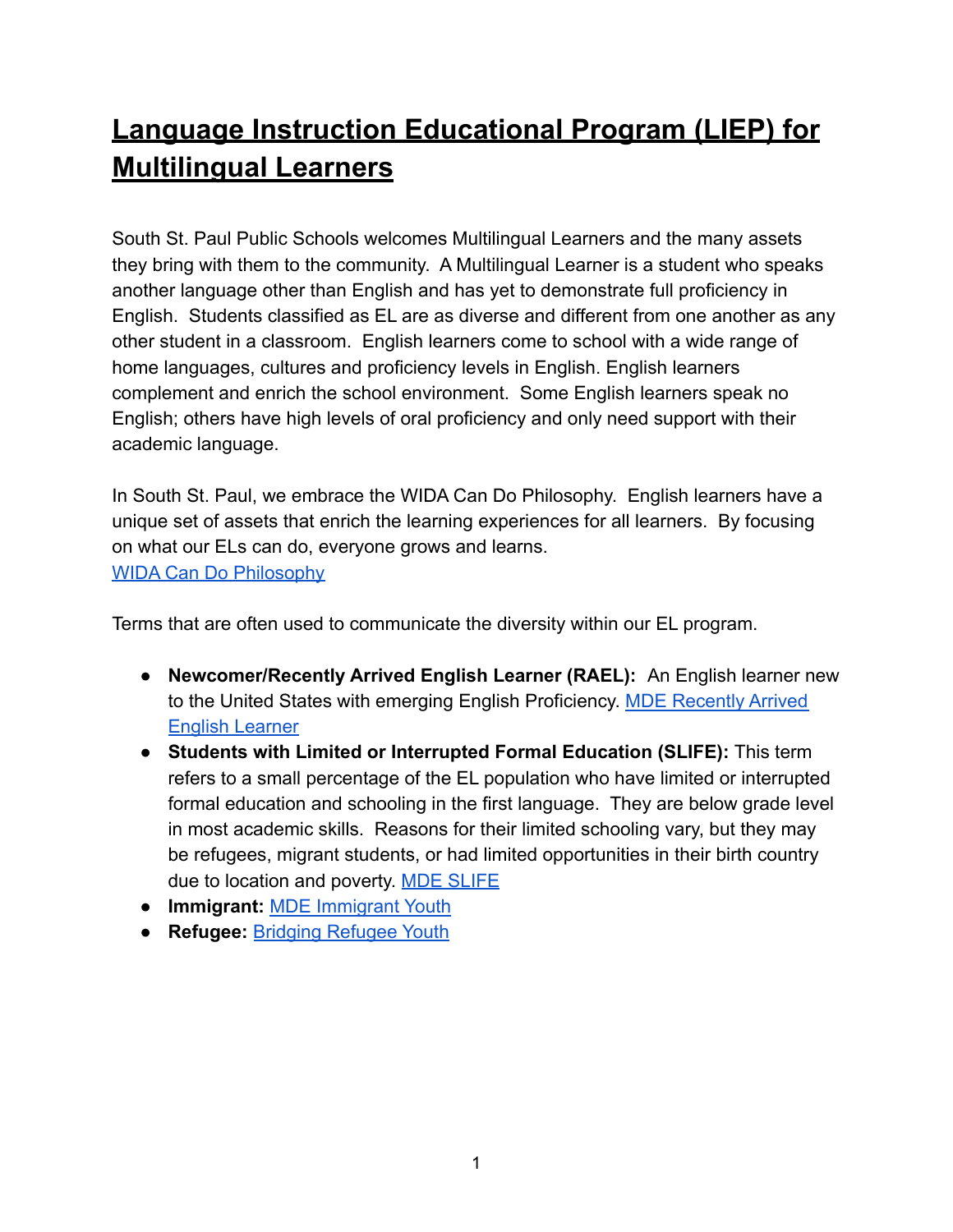# Identification for Language Instruction Educational Program (LIEP):

Identification of English Language services is a two step process:

1. Minnesota Language Survey (MNLS)

When any new family registers in South St. Paul Public Schools they are required to complete the Minnesota Language Survey. The MNLS asks parents to provide information related to their student's language use:

- The language(s) your student first learned.
- The language(s) your student speaks.
- The language(s) your student understands.
- The language(s) your student has consistent interaction with.

2. If any language other than English is indicated on the MNLS, then the child will be screened for EL services. Students must be screened and identified as English language learners in no more than 30 days from the beginning of the school year and within 10 business days from enrollment in South St. Paul Public Schools.

South St. Paul Public Schools uses the following screeners:

#### **WIDA Screener for Kindergarten**

Students entering kindergarten will be given the WIDA Screener for Kindergarten. Criteria for Initial English Learner Identification using the WIDA Screener for Kindergarten:

Students presenting with literacy skills may complete all four domain tests when identifying students for the first semester of kindergarten.

#### **First Semester:**

- An overall composite score of 4.5 or higher (if taking all four domain tests)
- An oral composite score of 4.5 or higher (if taking only the listening and speaking tests)

#### Second Semester (and first semester of grade 1)

• An overall composite score of 4.5 or higher (test must include all four domains)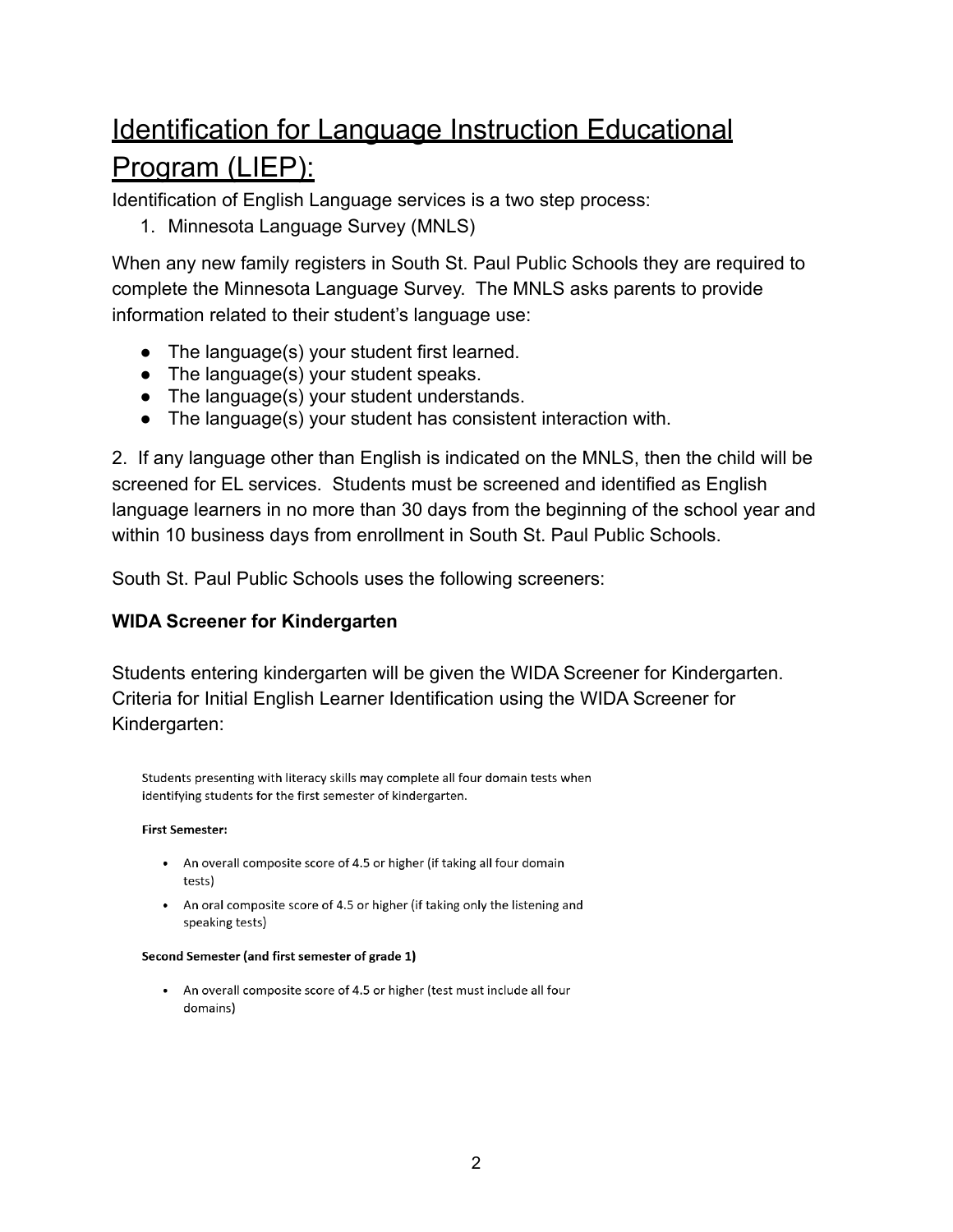#### *WIDA Screener (Grades 1-12)*

South St. Paul uses the WIDA Screener as an assessment to identify students who need specific language support. This assessment tests social language as well as academic content language.

The WIDA Screener is given if a student has transferred from a school out of state, is new to the country, or does not have a current ACCESS 2.0 score or comparable English language (EL) assessment score from their previous district/state.

The WIDA Screener to identify where the student is in relation to WIDA's 6 levels of language acquisition.

[WIDA English Language Development Standards](https://www.wida.us/standards/eld.aspx)

| <b>Grade</b> | Language<br><b>Domains</b>                  | <b>Score Identifying</b><br>for EL Services                                    | <b>Score NOT</b><br><b>Identifying for EL</b><br><b>Services</b>                  |
|--------------|---------------------------------------------|--------------------------------------------------------------------------------|-----------------------------------------------------------------------------------|
| $1 - 12$     | Listening<br>Speaking<br>Reading<br>Writing | Composite Score of<br>4.4 or below.<br>OR<br>At least one domain<br>below 4.0. | Composite Score of<br>4.5 or above.<br><b>AND</b><br>Each domain 4.0 or<br>above. |

Scores Identifying Initial Placement using the **WIDA Screener**:

[WIDA Screener Proficiency Levels](https://education.mn.gov/MDE/dse/el/sup/)

# **Placement in Language Instruction Educational Program (LIEP)**

Only a student who has completed the Minnesota Language Survey (MNLS), participated in the grade-appropriate English language screening assessment, and has been identified as an English learner can be enrolled in an English language educational program.

Once a student is identified and placed in our EL program, the EL team uses a variety of data points to correctly place students. We use family input with **[Funds of](https://docs.google.com/document/d/1VR_aCqCEscatjptqWNIgc26jOKuLXKZD0W85haG9SNo/edit)** [Knowledge](https://docs.google.com/document/d/1VR_aCqCEscatjptqWNIgc26jOKuLXKZD0W85haG9SNo/edit). Furthermore, we use mainstream/content teacher input with MCA and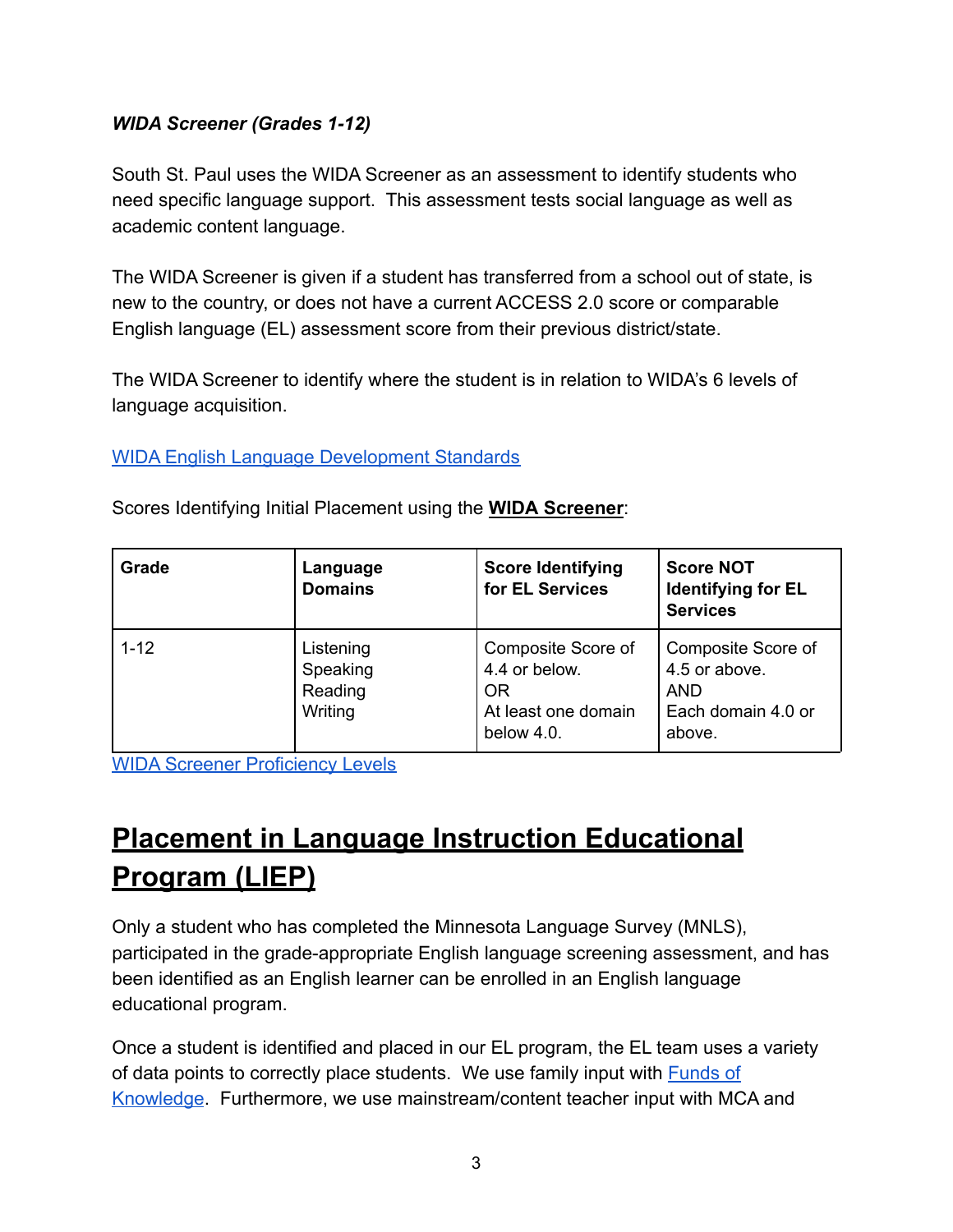FastBridge assessment data. Finally, we use content work samples to guide correct placement in our program.

Teaching and instruction models come in different forms to effectively address the unique needs and proficiency levels of the EL students in South St. Paul. EL teachers, along with content teachers, teacher assistants, special education staff, and cultural liaisons all provide instruction or instructional support to EL students. All EL students receive the greatest part of their instruction in the general education classroom. Therefore, some of the instructional approaches that support the learning of our ELs are clustering ELs for increased collaboration and push-in service time, co-teaching, classroom teacher accommodations, and pullout by EL teachers.

EL schedules are coordinated with the classroom teacher and building schedules so that students do not miss important instructional time. We believe that focused English language development instruction in speaking, listening, reading, and writing is important for students to gain the skills needed so they are academically successful in the English-speaking classroom and can effectively communicate and interact with their English-speaking peers.

**Push-In:** EL teachers work with students in the mainstream classroom, typically utilizing both clustering and collaboration/co-teaching features as described below.

● **Clustering:** A group of EL students who are intentionally placed in a mainstream classroom together, comprising approximately 25-30% of the general education classroom. Students are clustered by grade and language proficiency level. **Collaboration and Co-Teaching:** EL and classroom teachers work together to plan and deliver instruction to all students

**Pull-out:** Students meet with their EL teacher outside the mainstream classroom. Service time is outlined in the chart below.

**Consultative Service:** Students check-in with their EL teacher on a regular basis to monitor content and language progress. Students receiving consultative services are close to exiting from the EL program and must have a 3.8 or higher on the ACCESS.

### [WIDA Can Do Name Charts](https://wida.wisc.edu/sites/default/files/resource/CanDo-Descriptors-Original-Student-Name-Charts.pdf)

Students remain in the EL program until they reach proficiency in academic English as determined by the ACCESS for ELLs 2.0 assessment. According to language experts, it typically takes between four and seven years for most English learners (ELs) to reach proficiency. At any time, parents may remove their child from the program with a written request to the school by completing and submitting the Denial of Service form.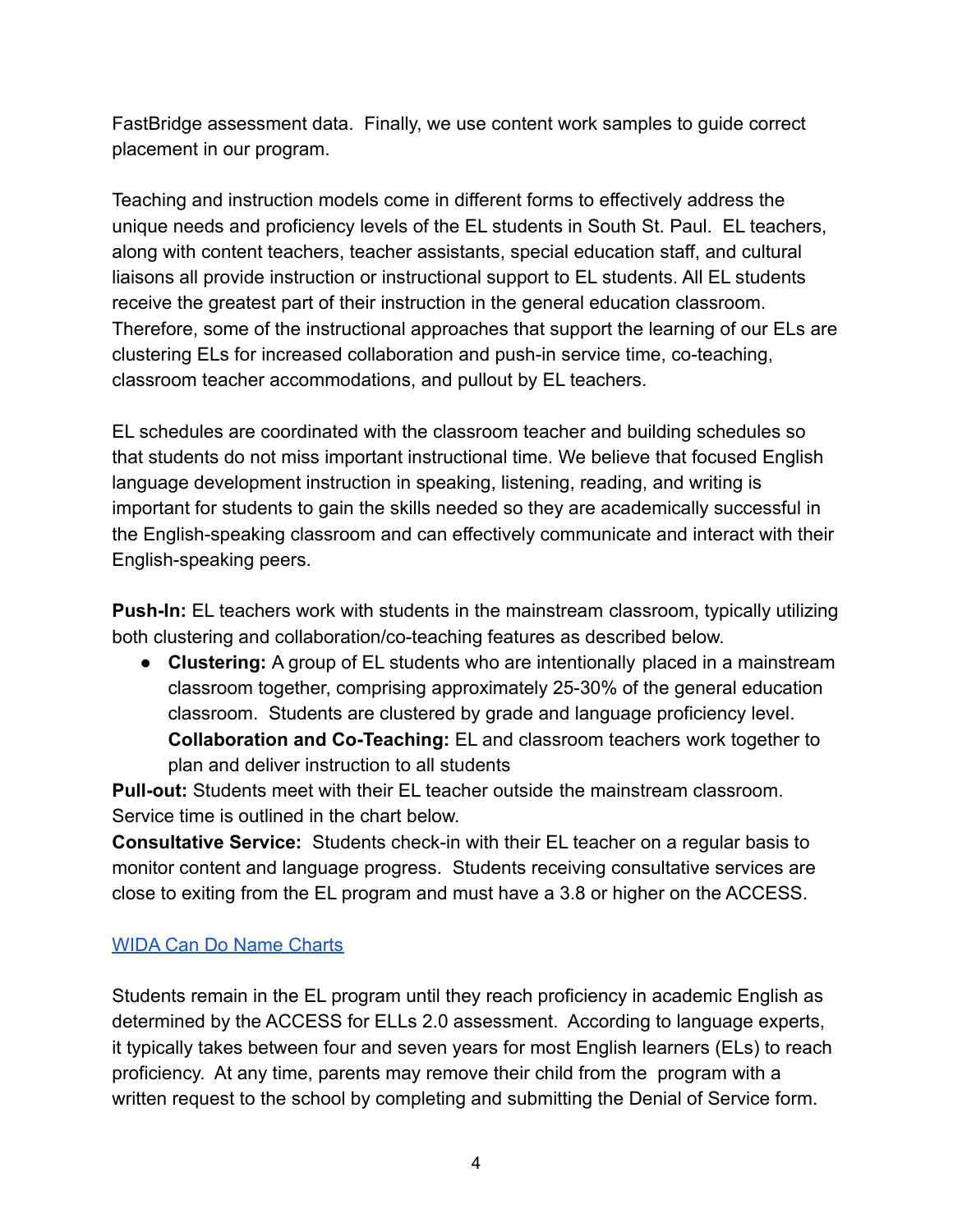EL teachers partner with classroom teachers, intervention teachers, Special Education teachers, and administrators to ensure the students' academic and language needs are being met in the general education setting. We are intentional and deliberate in fostering collaboration across departments to best meet students' academic and language needs.

[Multi-Tiered Systems of Support \(MTSS\)](https://www.sspps.org/Page/1245)

#### **Leveled Language Support at the Secondary:**

Level 1: Two hours of Direct English Language Instruction from licensed EL teacher Level 2: One hour of Direct English Language Instruction from licensed EL teacher Level 3: One hour of Direct English Language Instruction from licensed EL teacher Level 4: In-class support, pull-out support, consultative support from licensed EL teacher and/or EL paraprofessional.

Level 5: In-class support, pull-out support, consultative support from licensed EL teacher and/or EL paraprofessional.

English learners are clustered in content classes and receive support from an EL teacher.

| Minutes of<br>English<br>Language<br><b>Instruction</b> | <b>WIDA</b><br>Level 1<br>Entering | <b>WIDA</b><br>Level 2<br><b>Emerging</b> | <b>WIDA</b><br>Level 3<br>Developing | <b>WIDA</b><br>Level 4<br>Expanding   | <b>WIDA</b><br>Level 5<br><b>Bridging</b> |
|---------------------------------------------------------|------------------------------------|-------------------------------------------|--------------------------------------|---------------------------------------|-------------------------------------------|
|                                                         | 1                                  | $\overline{2}$                            | 3                                    | 4                                     | 5                                         |
| <b>ELEMENTARY</b><br>$(K - 5)$                          | Up to $60$<br>mins/day             | 30 mins/day                               | 30 mins/day                          | 30 mins/day                           | 30 mins/day<br>(Consultative<br>Support)  |
|                                                         | Push-in and/or pull-out support    |                                           |                                      |                                       |                                           |
| <b>SECONDARY</b><br>$(6-12)$                            | 2 class<br>periods per<br>day      | 1-2 class<br>periods per<br>day           | 1 class<br>period per<br>day         | Push-in or<br>Consultative<br>support | Push-in or<br>Consultative<br>support     |

WIDA [Standards](http://www.wida.us/standards/eld.aspx) MDE English Language [Development](https://education.mn.gov/MDE/dse/el/Stds/) Standards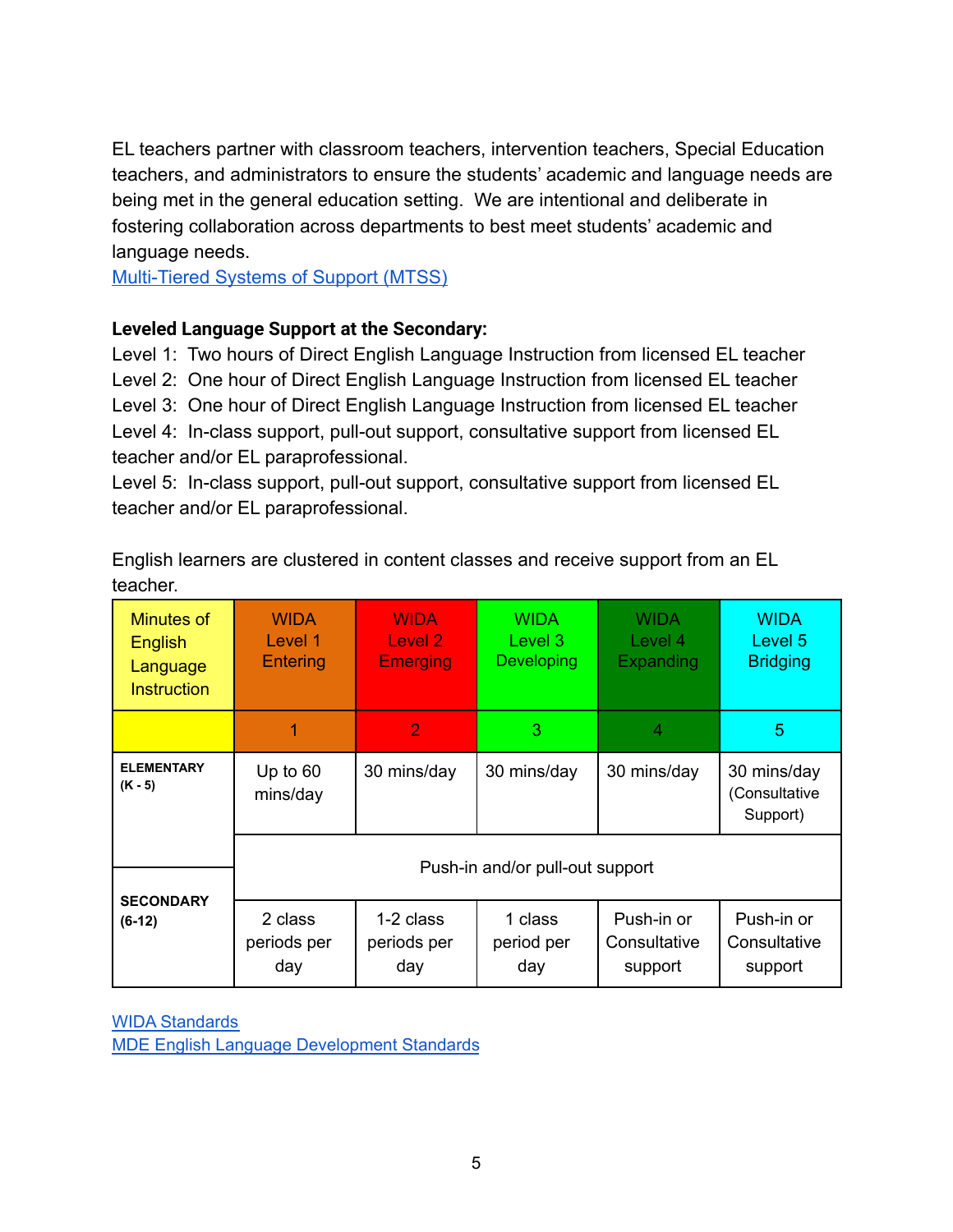### **Distance and Hybrid Learning**

### Distance Learning and Student Identification:

As an EL team, we follow the Minnesota Department of Education's guidance for EL identification during distance and hybrid learning as listed in the linked document. [Identifying Students in a Distance Learning Model](https://education.mn.gov/mdeprod/idcplg?IdcService=GET_FILE&dDocName=MDE032396&RevisionSelectionMethod=latestReleased&Rendition=primary)

### Distance Learning and Student Placement

South St. Paul Public Schools has adapted our EL programming with the guidance of the Minnesota Department of Education. We are intentional about providing service in an equitable manner and providing the support and scaffolds our students need to be academically successful in a distance/hybrid learning environment. [Guidance for Using Distance Learning in EL Programming](https://education.mn.gov/mdeprod/idcplg?IdcService=GET_FILE&dDocName=MDE032164&RevisionSelectionMethod=latestReleased&Rendition=primary)

In a distance learning model, our English learners will continue to receive English Language service. Teachers will co-plan and co-teach with mainstream/content teachers. Collaboration between content and EL teachers is prioritized and time to plan and work together is intentional and built into daily schedules. Additionally, our Level 1-2 students will receive additional language support in a small group format. Furthermore, K-5 students will use the computer program *Imagine Learning* for added support in their listening, speaking, reading and writing development.

English learner Instruction is determined on proficiency level, grade level and needs in each language domain (reading, writing, listening and speaking). This is outlined in the chart below:

| Goal                               | <b>Description</b>                                                                                                                                                                                                                                                                                                                                                                       | <b>Contact</b>                                                                                                                                   |
|------------------------------------|------------------------------------------------------------------------------------------------------------------------------------------------------------------------------------------------------------------------------------------------------------------------------------------------------------------------------------------------------------------------------------------|--------------------------------------------------------------------------------------------------------------------------------------------------|
| English<br>Language<br>Instruction | Level 1 and 2:<br>EL students receive core instruction from classroom<br>and EL teachers in a co-taught service model.<br>EL teachers and classroom teachers will co-plan and<br>co-create lessons, videos and activities that support<br>content and language development.<br>EL teachers will hold virtual google meets with Level<br>1-2 students to provide additional oral language | Kaposia EL Teachers:<br>Noel Chirhart<br>Kim Dahlen<br>Julia Finn<br><b>Kristin Sasse</b><br>Lincoln EL Teachers:<br>Julia Finn<br>Emily Schmidt |

### **LIEP During Distance and Hybrid Learning (Elementary):**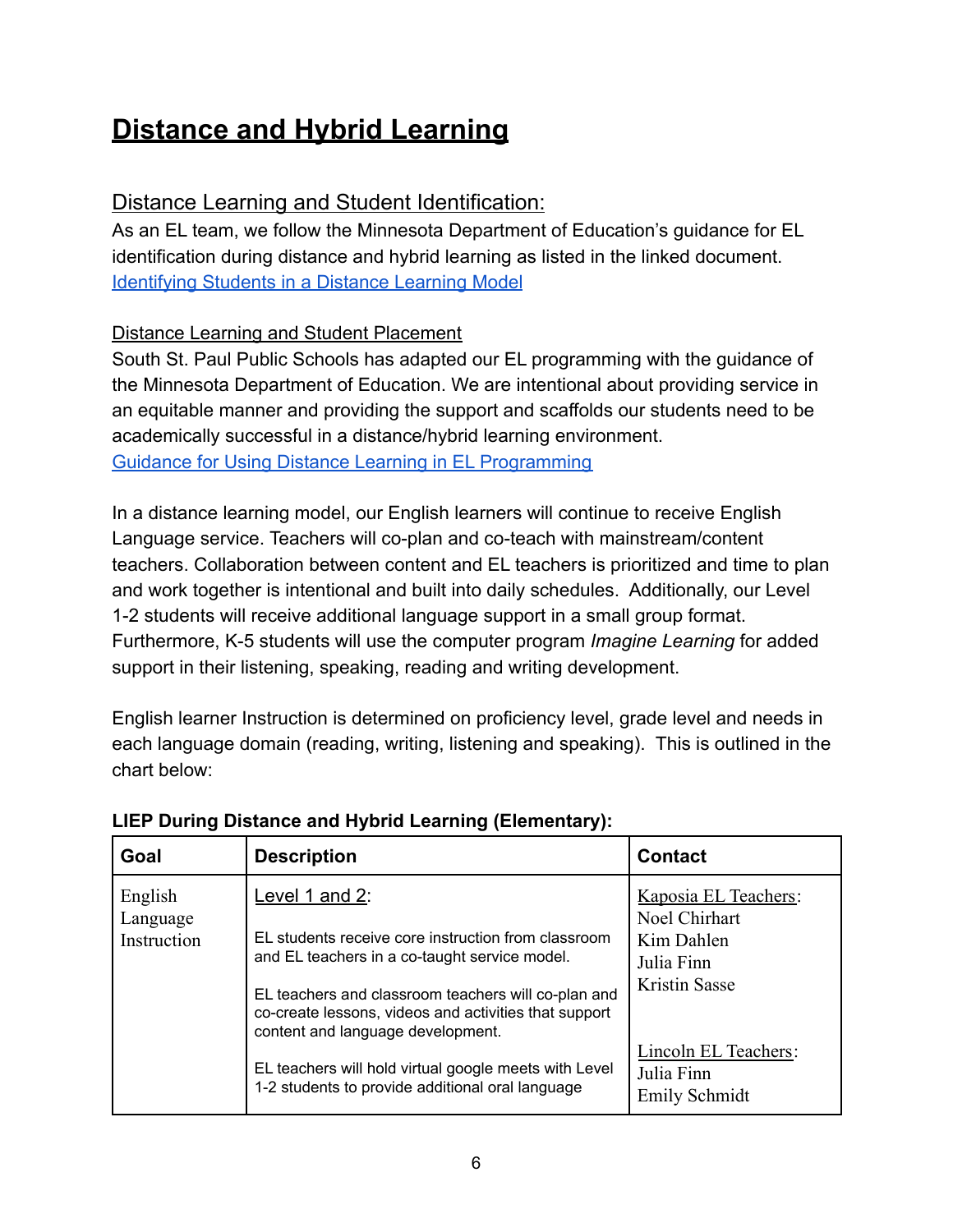|                                                                                | development and content support when needed.                                                                                                                                                                                                                                           |                                                                                                  |
|--------------------------------------------------------------------------------|----------------------------------------------------------------------------------------------------------------------------------------------------------------------------------------------------------------------------------------------------------------------------------------|--------------------------------------------------------------------------------------------------|
|                                                                                | Additionally, EL services are carried out through<br>monitoring of Imagine Learning.                                                                                                                                                                                                   |                                                                                                  |
|                                                                                | Students will receive 60-90 minutes of synchronous<br>service per week (in person or google meets). On<br>distance learning days, instruction is indirectly<br>provided through Seesaw activities and Imagine<br>Learning. Additional support is provided as needed<br>by appointment. |                                                                                                  |
|                                                                                | Level 3:<br>EL students receive core instruction from classroom<br>and EL teachers in a co-taught service model.                                                                                                                                                                       |                                                                                                  |
|                                                                                | EL teachers and classroom teachers will co-plan and<br>co-create lessons, videos and activities that support<br>content and language development.                                                                                                                                      |                                                                                                  |
|                                                                                | Students will receive 60-90 minutes of synchronous<br>service per week (in person or google meets). On<br>distance learning days, instruction is indirectly<br>provided through Seesaw activities and Imagine<br>Learning. Additional support is provided as needed<br>by appointment. |                                                                                                  |
|                                                                                | Additionally, EL services are carried out through<br>monitoring of Imagine Learning in grades K-2.                                                                                                                                                                                     |                                                                                                  |
|                                                                                | Level 4 and $5$ :<br>EL students are monitored and supported as<br>needed. EL teachers and mainstream teachers<br>continue to collaborate and connect to support<br>students.                                                                                                          |                                                                                                  |
| Communicating<br>with Multilingual/<br><b>Multicultural</b><br><b>Families</b> | A cultural liaison is available at each school site to<br>assist with translating materials and communicating<br>with families.<br>Talking Points App. is available for both EL and                                                                                                    | Kaposia EL Teachers:<br><b>Noel Chirhart</b><br>Kim Dahlen<br>Julia Finn<br><b>Kristin Sasse</b> |
|                                                                                | mainstream teachers.                                                                                                                                                                                                                                                                   | Cultural Liaison:<br>Daisy Mendoza                                                               |
|                                                                                |                                                                                                                                                                                                                                                                                        | Lincoln EL Teachers:<br>Julia Finn<br><b>Emily Schmidt</b>                                       |
|                                                                                |                                                                                                                                                                                                                                                                                        | Cultural Liaison:                                                                                |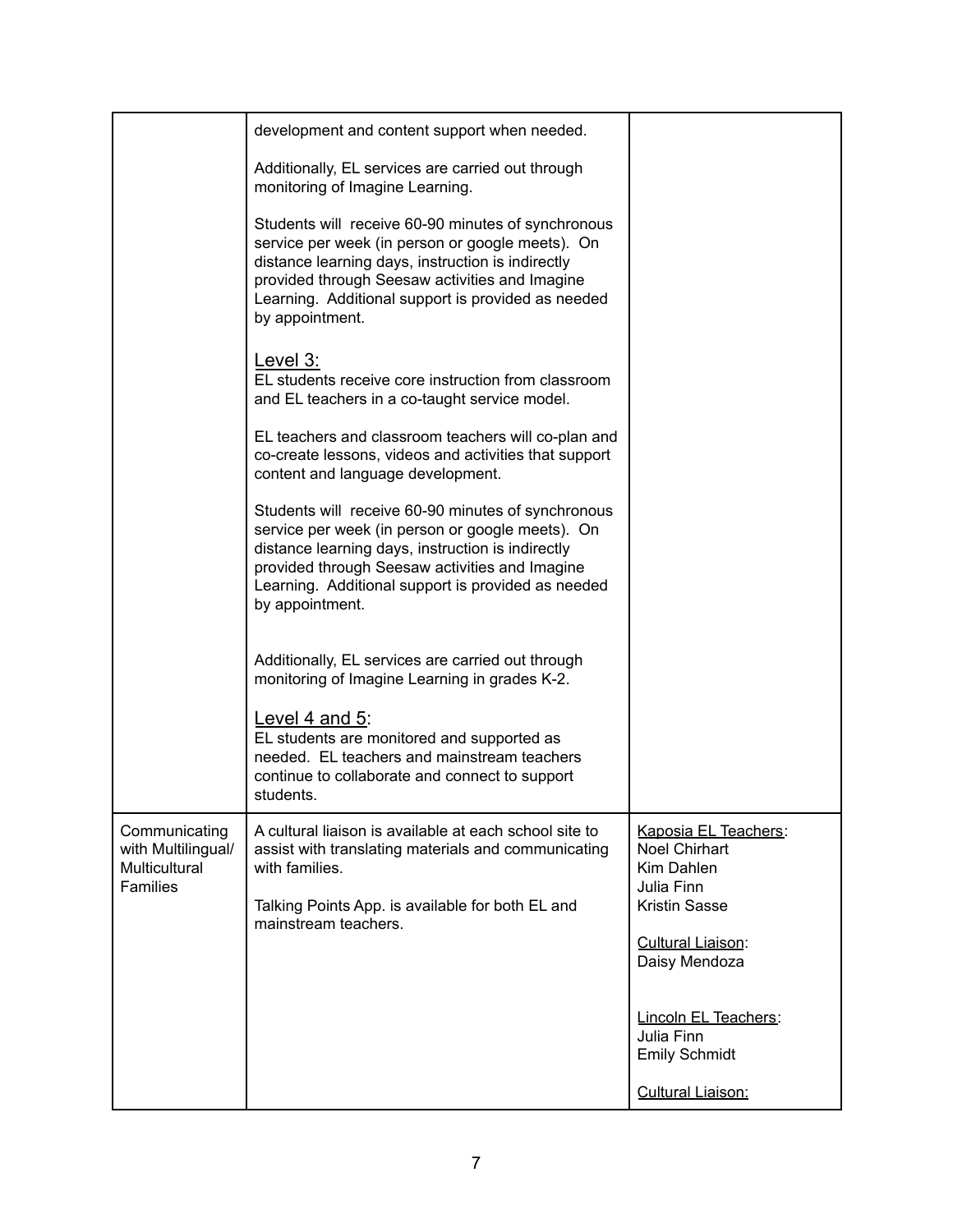|  | N۵<br>י יש<br>. |
|--|-----------------|

### **LIEP During Distance and Hybrid Learning (Secondary):**

| Goal                                                 | <b>Description</b>                                                                                                                                                                                                           | <b>Contact</b>                        |
|------------------------------------------------------|------------------------------------------------------------------------------------------------------------------------------------------------------------------------------------------------------------------------------|---------------------------------------|
| English<br>Language<br>Instruction<br>$(Grades 6-8)$ | Level 1-2: (2 class periods/day)<br>Students will receive service in a co-taught<br>service model for one class period per day. EL<br>and ELA teachers will co-teach to provide<br>content and language support to students. | EL Teacher Grades 6-8:<br>Beth Adiani |
|                                                      | Students will also receive additional small group<br>language support for one class period.                                                                                                                                  |                                       |
|                                                      | Level 3-4 (1 class period/day)<br>Students will receive service in a co-taught<br>service model for one class period per day. EL<br>and ELA teachers will co-teach to provide<br>content and language support to students.   |                                       |
|                                                      | EL teachers and ELA teachers have common<br>planning time built into their schedules to<br>promote collaboration and connection during<br>their work.                                                                        |                                       |
|                                                      | Level $4$ and $5$ :<br>EL students are monitored and supported as<br>needed. EL teachers and mainstream teachers<br>continue to collaborate and connect to support<br>students.                                              |                                       |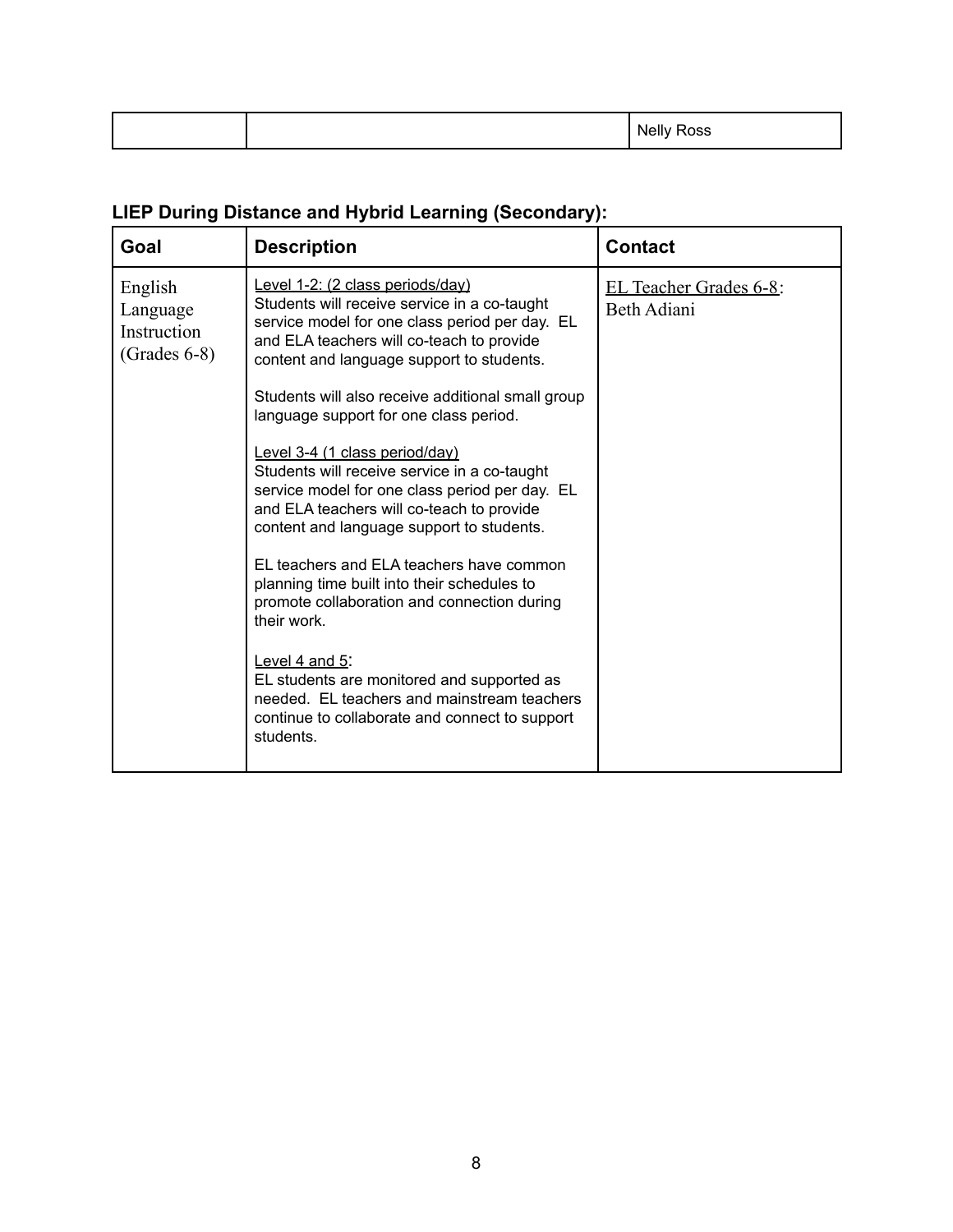| English<br>Language<br>Instruction<br>$(Grades 9-12)$                          | Level 1-2: (2 Periods/day)<br>EL students will receive direct language<br>instruction for one period a day. During this<br>time, students will build language skills in<br>listening, speaking, reading, and writing.<br>Additionally, students will receive one period of<br>content support. EL and content teachers will<br>collaborate and work together to ensure that<br>students are accessing language and content in<br>their mainstream classrooms.<br>Level 3-4 (1 period every other day)<br>EL students will receive direct language<br>instruction for one period a day. EL teachers will<br>provide language instruction based on their<br>language proficiency and build on skills in<br>listening, reading, speaking and writing.<br>Level 4 and $5(1 \text{ period every other day})$<br>EL students are monitored and supported as<br>needed. EL teachers and mainstream teachers<br>continue to collaborate and connect to support<br>students. | EL Teacher Grades 9-12 &<br>$CLC$ :<br>Carol Jerney                                                                                                |
|--------------------------------------------------------------------------------|---------------------------------------------------------------------------------------------------------------------------------------------------------------------------------------------------------------------------------------------------------------------------------------------------------------------------------------------------------------------------------------------------------------------------------------------------------------------------------------------------------------------------------------------------------------------------------------------------------------------------------------------------------------------------------------------------------------------------------------------------------------------------------------------------------------------------------------------------------------------------------------------------------------------------------------------------------------------|----------------------------------------------------------------------------------------------------------------------------------------------------|
| Communicating<br>with Multilingual/<br><b>Multicultural</b><br><b>Families</b> | A cultural liaison is available at each school site<br>to assist with translating materials and<br>communicating with families.<br>Talking Points App. is available for both EL and<br>mainstream teachers.                                                                                                                                                                                                                                                                                                                                                                                                                                                                                                                                                                                                                                                                                                                                                         | EL Teacher Grades 6-8:<br><b>Beth Adiani</b><br>EL Teacher Grades 9-12:<br>Carol Jerney<br>Cultural Liaison:<br><b>Nelly Ross</b><br>Shannon Lipke |

### **Servicing Dual-Identified Students**

### Process for Identification

As an English language team, we are intentional about fostering collaboration and relationships across departments. We believe that we all bring unique experiences and perspectives into the decision-making process and we work together to make sure our students are receiving the instruction, scaffolds, and supports they need to be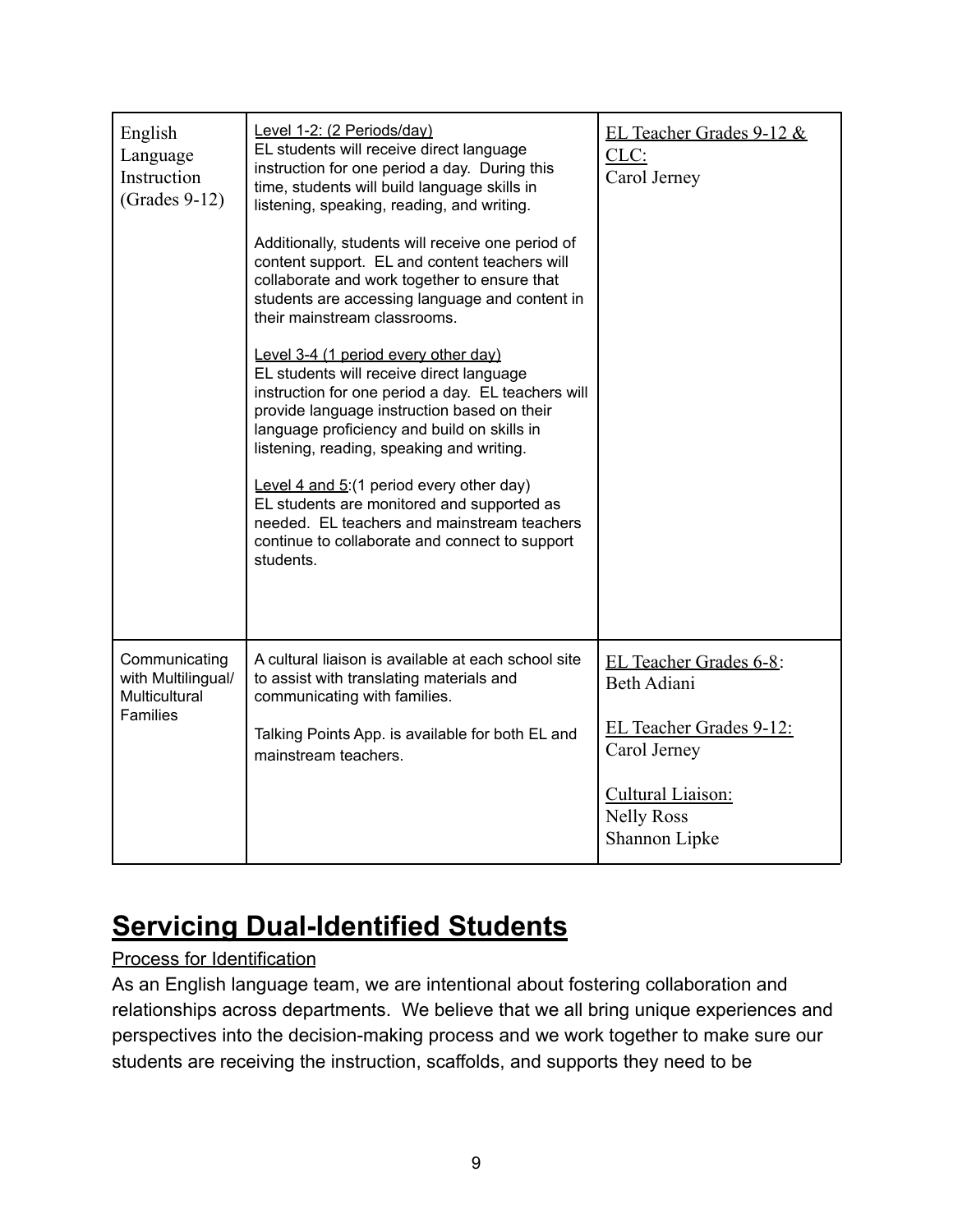successful in a school setting. When we have a concern about a student, the team reflects and considers the following approaches when working with our students.

- Family Collaboration: We work and collaborate with families to gain a better understanding of our students' stories and their family and language acquisition history.
- Environmental Factors: Does the learning environment appropriately support the student and his/her language needs?
- The Whole Child: We believe every child is unique and we use quiding questions to build a body of evidence around the whole child.
- Student Strengths: We build an asset-based student portrait. We examine student language development performance during meaningful activities rather than focusing on isolated components of language.
- Student Progress in Relation to the Progress of Similar Peers: We work with our team and analyze student data and progress in relation to normed samples of peers.

### Special Education Service

Once a student is identified for Special Education services, we look at the whole child; his/her language proficiency levels and identified special needs to determine a service plan. We work collaboratively and collectively with administration, mainstream/content teachers and the EL team to determine a plan that best meets the student's individual needs.

At the elementary level, all of our students are dual-serviced in accordance with their IEP and allotted number of EL service time (as described above).

At the Secondary school, we work closely with administration and our students' case manager to determine the correct service plan.

### **Exit from Language Instruction Educational Program (LIEP):**

Districts must wait until ACCESS test scores are available before beginning the exiting process. The Minnesota Department of Education (MDE) has established the following criteria that all districts must adhere to for exiting students from the program.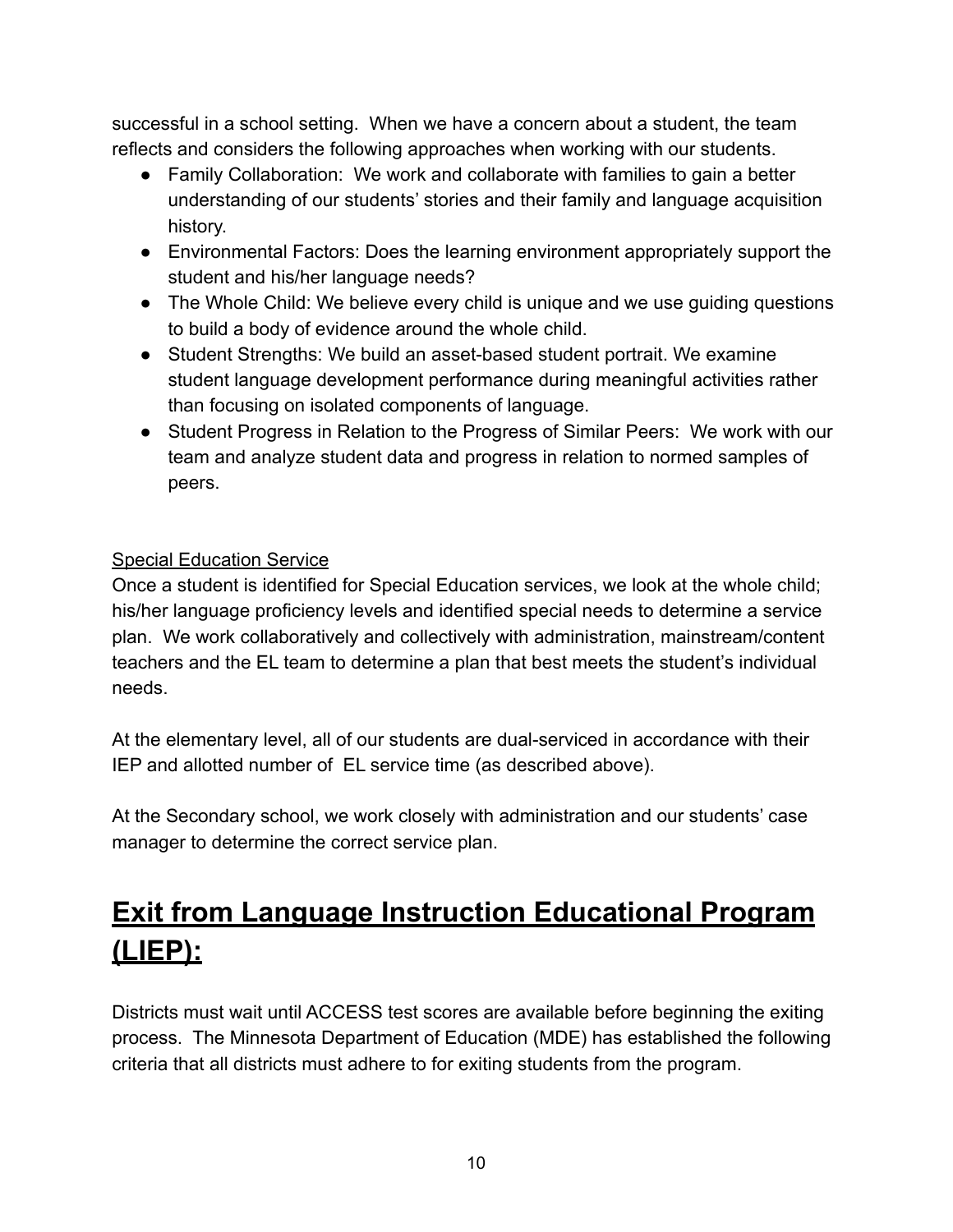- If a student has an overall composite score of at least 4.5 and all four domain scores (listening, speaking, reading, and writing) of at least 3.5, that student has met the ACCESS proficiency score and must be exited from the Language Instruction Educational Program (LIEP).
- If a student has an overall composite score of at least 4.5 and three out of four domain scores (listening, speaking, reading, and writing) of at least 3.5, that student has met the ACCESS proficiency score. The district must use additional EL Exit Criteria to determine if the student should be exited from the LIEP or kept in the program for additional instruction.
- If a student has not met the ACCESS proficiency score, the student must continue to receive instruction in an LIEP. The district may not exit that student from the LIFP

#### [Minnesota Department of Education Exit Flowchart](https://education.mn.gov/mdeprod/groups/educ/documents/hiddencontent/bwrl/mdcz/~edisp/mde073276.pdf)

#### **Transitioning out of LIEP**

After a student has exited from our LIEP, we take steps to ensure a smooth transition. In our elementary schools, students that have been exited from the LIEP are grouped and supported in their mainstream classrooms. This allows for the mainstream teacher and the EL teacher to continue to collaborate and monitor students' success.

In our Secondary, it is communicated to students and staff that students' who have exited are able to connect with our EL team for support when needed.

Furthermore, if students are having difficulty accessing content and language in their mainstream/content classes and need continued language support, they can always be pulled back into the LIEP.

#### [LIEP Identification, Placement, and Exit Checklist](https://docs.google.com/document/d/1Xbo-GCuv7-KxJgJrXaSC6IDmzOx2SNRdAihyaihL4N0/edit)

### **English Language Development Standards**

The Minnesota Department of Education (MDE) adopted the World-class Instructional Design and Assessment English Language Development (WIDA ELD) standards in 2011. WIDA is a multistate consortium focused on academic language development and academic achievement for linguistically diverse students through high-quality standards, assessments, research, and professional development for educators.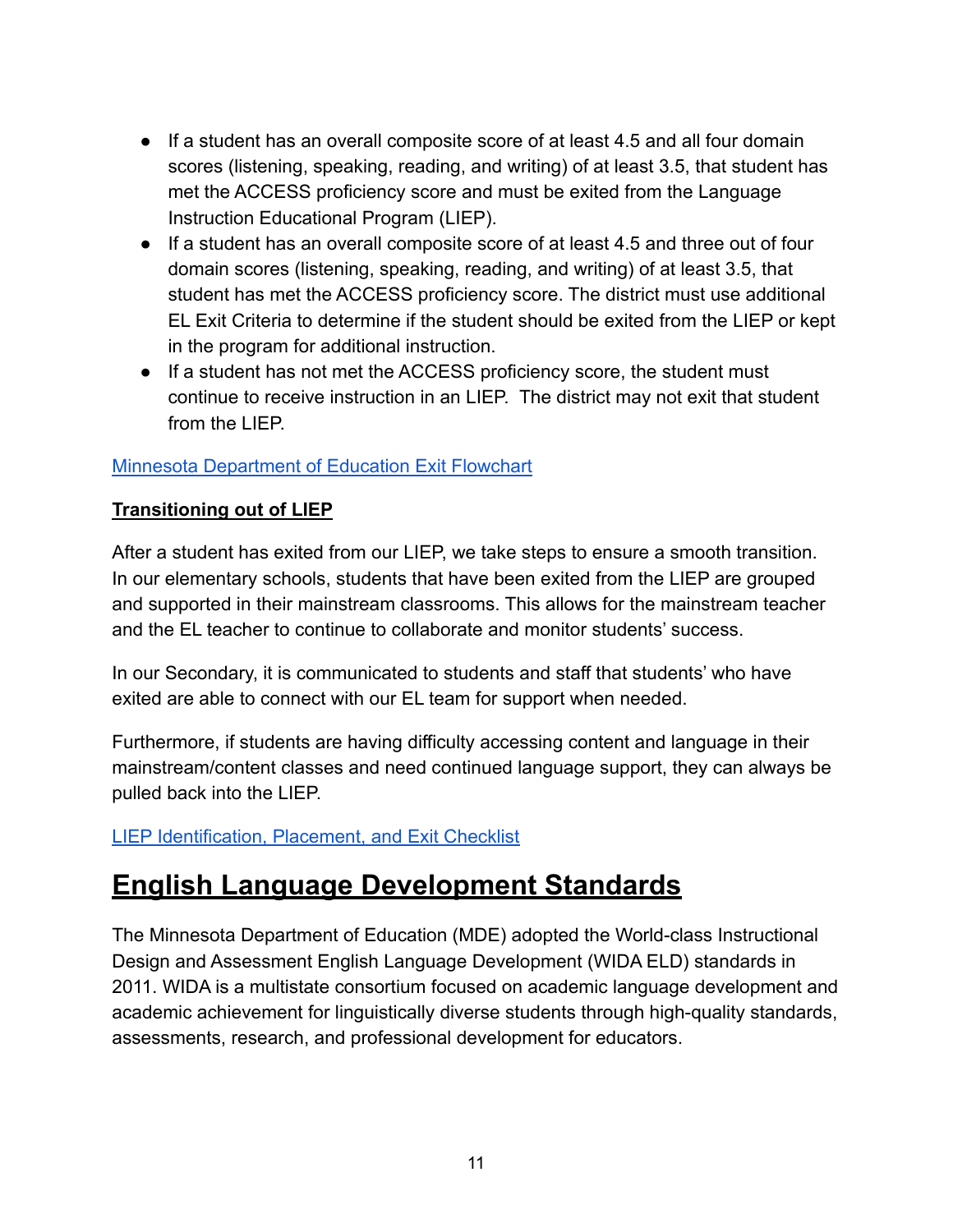The WIDA ELD standards promote academic language proficiency in four content areas: language arts, mathematics, science, and social studies, to facilitate students' success in school. WIDA provides a host of tools and resources educators can use to differentiate instruction for English Learners (ELs) and promote their academic language development. For an overview of the WIDA ELD Standards, please visit the [WIDA English Language Development \(ELD\) Standards page.](http://wida.us/standards/eld.aspx) MDE is committed to supporting effective implementation of the WIDA ELD Standards.

(Taken from MDE website)

[WIDA Can Do Standards](https://wida.wisc.edu/resources?keys=&field_category%5B12%5D=12)

### **Family Support and Involvement**

South St. Paul Public Schools welcomes family support and involvement in their child's education. We all do better when we work collaboratively! We encourage active participation and welcome all families.

South St. Paul Public Schools communicate to families in English and their primary home language. Parent/Teacher conferences are held in the fall and spring with interpretive services available. Parent-Teacher Conferences are utilized to establish relationships and partner with EL families. During conferences, families and students are encouraged to engage in goal-setting with EL and general education teachers. Additionally, school staff seek input and feedback about the effectiveness of the school's plan of service for the student. [Funds of Knowledge](https://docs.google.com/document/d/1VR_aCqCEscatjptqWNIgc26jOKuLXKZD0W85haG9SNo/edit)

In addition, interpretive services are available at all open houses and family events. Cultural Liaisons are employed at all buildings and are available for any family support that may be needed.

[My Child is an ELL \(Parent Resource English\)](https://wida.wisc.edu/sites/default/files/resource/My-Child-is-an-ELL-Flyer-English.pdf) [My Child is an ELL \(Parent Resource Spanish\)](https://wida.wisc.edu/sites/default/files/resource/My-Child-ELL-flyer-SPANISH.pdf) [My Child is an ELL Video: What does it mean?](https://wida.wisc.edu/resources/my-child-ell-1-what-does-it-mean-be-english-language-learner)

[MDE English Learner Website](https://education.mn.gov/MDE/dse/el/) [MDE Support for Immigrant Children and Youth](https://education.mn.gov/MDE/dse/ESEA/t3/imm/index.htm) [MDE English Learner Support](https://education.mn.gov/MDE/dse/el/sup/)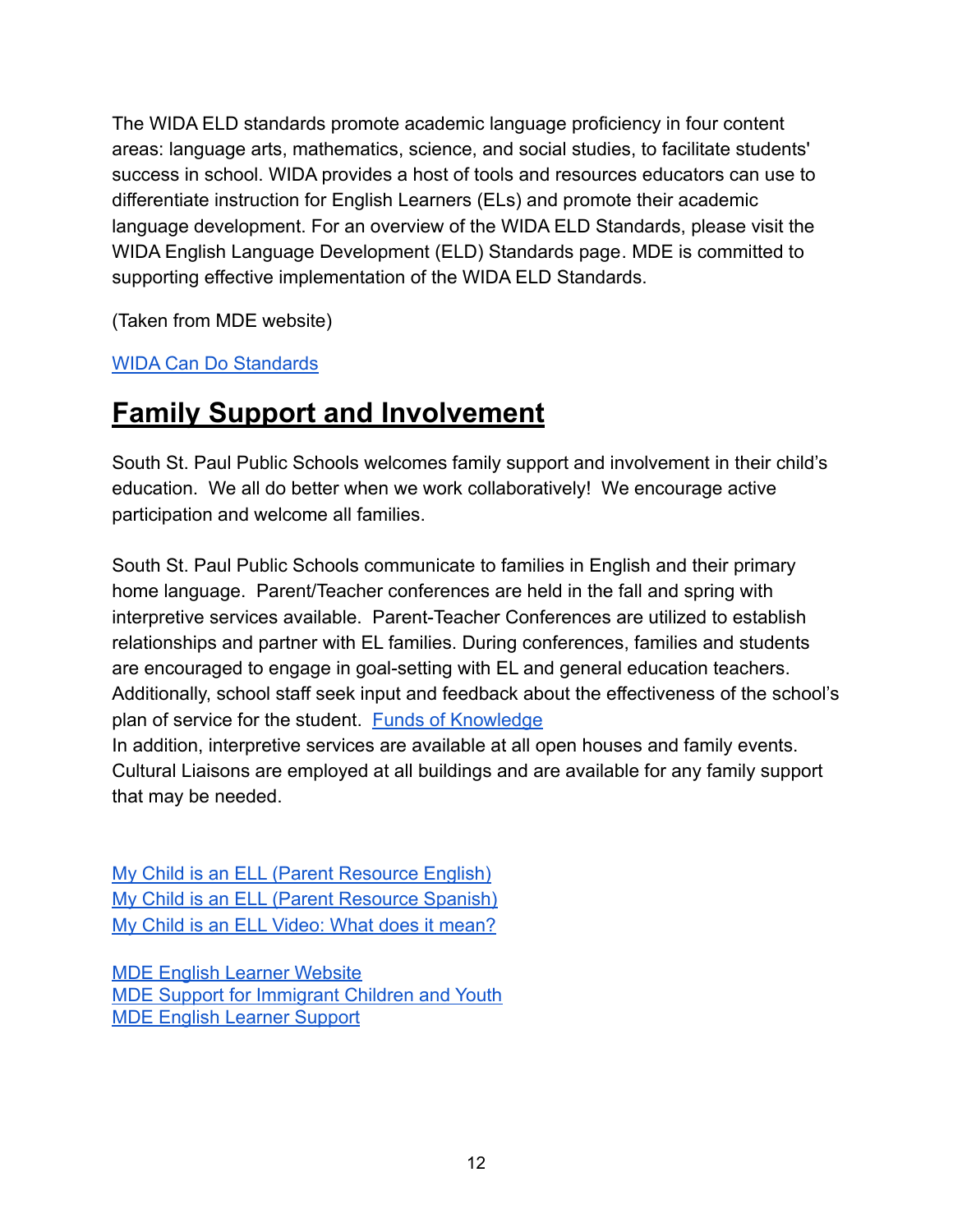### **English Language Department Teaching Staff:**

Kaposia Education Center

- Julia Finn
- Noel Chirhart
- Kimberly Dahlen
- Kristin Sasse